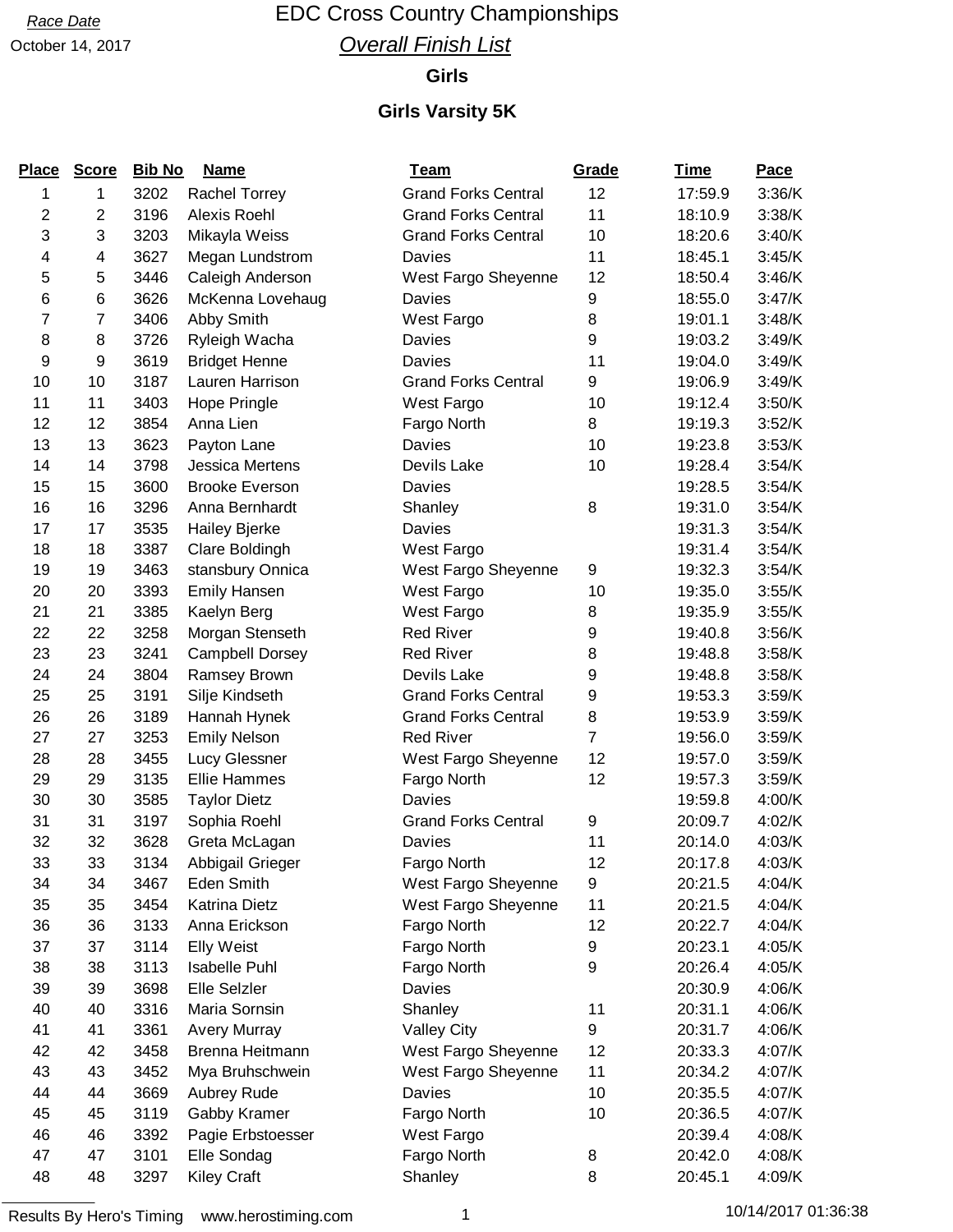## Race Date **EDC Cross Country Championships Overall Finish List**

#### **Girls**

| <b>Place</b> | <b>Score</b> | <b>Bib No</b> | <b>Name</b>             | <b>Team</b>                | Grade          | <u>Time</u> | Pace   |
|--------------|--------------|---------------|-------------------------|----------------------------|----------------|-------------|--------|
| 49           | 49           | 3641          | Janae Phillips          | Davies                     |                | 20:49.0     | 4:10/K |
| 50           | 50           | 3236          | Peytun Campbell         | <b>Red River</b>           | 12             | 20:54.8     | 4:11/K |
| 51           | 51           | 3621          | Grace Ivesdal           | Davies                     | 11             | 20:57.7     | 4:11/K |
| 52           | 52           | 3314          | <b>Taylor Schneider</b> | Shanley                    | 8              | 21:01.7     | 4:12/K |
| 53           | 53           | 3245          | Chloe Heydt             | <b>Red River</b>           | 10             | 21:03.2     | 4:13/K |
| 54           | 54           | 3190          | Maia Jackson            | <b>Grand Forks Central</b> | 12             | 21:06.0     | 4:13/K |
| 55           | 55           | 3111          | <b>Grace Dorsher</b>    | Fargo North                | 9              | 21:08.2     | 4:14/K |
| 56           | 56           | 3177          | Nora Berry              | <b>Grand Forks Central</b> | 9              | 21:20.6     | 4:16/K |
| 57           | 57           | 3188          | Aislinn Hunter          | <b>Grand Forks Central</b> | 11             | 21:21.4     | 4:16/K |
| 58           | 58           | 3815          | Kiya Mclaurin           | Devils Lake                | 8              | 21:23.0     | 4:17/K |
| 59           | 59           | 3154          | Samantha Hoselton       | Fargo South                | 9              | 21:27.1     | 4:17/K |
| 60           | 60           | 3312          | <b>Lilly Rivard</b>     | Shanley                    | 12             | 21:27.5     | 4:17/K |
| 61           | 61           | 3144          | Alice Bauroth           | Fargo South                | 8              | 21:28.7     | 4:18/K |
| 62           | 62           | 3146          | Kennedie Beyer          | Fargo South                | 12             | 21:32.9     | 4:18/K |
| 63           | 63           | 3112          | Hannah Johnson          | Fargo North                | 9              | 21:34.5     | 4:19/K |
| 64           | 64           | 3300          | Kate Gallagher          | Shanley                    | 10             | 21:35.4     | 4:19/K |
| 65           | 65           | 3816          | Rebekah Widmer          | Devils Lake                | 8              | 21:35.5     | 4:19/K |
| 66           | 66           | 3744          | Judies Yousa            | Davies                     | 10             | 21:36.2     | 4:19/K |
| 67           | 67           | 3459          | Elisabeth Kolb          | West Fargo Sheyenne        | 12             | 21:42.4     | 4:20/K |
| 68           | 68           | 3302          | <b>Tessa Hultin</b>     | Shanley                    | 10             | 21:43.4     | 4:21/K |
| 69           | 69           | 3192          | Maria Kroeber           | <b>Grand Forks Central</b> | 10             | 21:43.8     | 4:21/K |
| 70           | 70           | 3388          | Kayla Buckley           | West Fargo                 | 10             | 21:47.2     | 4:21/K |
| 71           | 71           | 3304          | Olivia Johnson          | Shanley                    | 10             | 21:50.8     | 4:22/K |
| 72           | 72           | 3309          | Lili Lindemoen          | Shanley                    | 8              | 21:52.5     | 4:22/K |
| 73           | 73           | 3823          | Payton Johnston         | Devils Lake                | $\overline{7}$ | 21:52.9     | 4:22/K |
| 74           | 74           | 3257          | Elizabeth Simon         | <b>Red River</b>           | $\overline{7}$ | 21:53.8     | 4:23/K |
| 75           | 75           | 3822          | Ashlyn Johnston         | Devils Lake                | 7              | 21:54.8     | 4:23/K |
| 76           | 76           | 3249          | Claire Lapp             | <b>Red River</b>           | 9              | 21:56.6     | 4:23/K |
| 77           | 77           | 3819          | Kayla Britsch           | Devils Lake                | $\overline{7}$ | 21:58.0     | 4:24/K |
| 78           | 78           | 3305          | Sadey Koch              | Shanley                    | 11             | 21:58.0     | 4:24/K |
| 79           | 79           | 3821          | <b>Hallie Fritel</b>    | Devils Lake                | 7              | 21:58.6     | 4:24/K |
| 80           | 80           | 3186          | Kierstyn Grzadzielewski | <b>Grand Forks Central</b> | 9              | 22:00.1     | 4:24/K |
| 81           | 81           | 3746          | Halle Zink              | Davies                     | 10             | 22:01.8     | 4:24/K |
| 82           | 82           | 3301          | <b>Juliet Geffre</b>    | Shanley                    | 11             | 22:06.1     | 4:25/K |
| 83           | 83           | 3725          | Jayden VanPeursem       | Davies                     | 11             | 22:06.3     | 4:25/K |
| 84           | 84           | 3250          | Gracia Larsen-Schmidt   | <b>Red River</b>           | 9              | 22:07.9     | 4:25/K |
| 85           | 85           | 3349          | Sophia Boe              | <b>Valley City</b>         | 10             | 22:13.4     | 4:27/K |
| 86           | 86           | 3156          | <b>Emily Sherva</b>     | Fargo South                | 9              | 22:16.1     | 4:27/K |
| 87           | 87           | 3572          | McKenzie Burian         | Davies                     | 11             | 22:20.3     | 4:28/K |
| 88           | 88           | 3401          | Madysen Nelson          | West Fargo                 | 12             | 22:20.7     | 4:28/K |
| 89           | 89           | 3790          | Hanna Lundin            | Devils Lake                | 12             | 22:23.5     | 4:29/K |
| 90           | 90           | 3408          | Taryn Troftgruben       | West Fargo                 | 10             | 22:24.4     | 4:29/K |
| 91           | 91           | 3313          | Maddie Schneider        | Shanley                    | 11             | 22:24.6     | 4:29/K |
| 92           | 92           | 3795          | Mattea Vetch            | Devils Lake                | 11             | 22:26.4     | 4:29/K |
| 93           | 93           | 3379          | Katie Amerman           | West Fargo                 | 10             | 22:29.1     | 4:30/K |
| 94           | 94           | 3118          | Mackenzie Kirkpatrick   | Fargo North                | 10             | 22:29.7     | 4:30/K |
| 95           | 95           | 3138          | Sophie Semanko          | Fargo North                | 12             | 22:35.4     | 4:31/K |
| 96           | 96           | 3356          | Sydnee Ingstad          | <b>Valley City</b>         | $\overline{7}$ | 22:42.1     | 4:32/K |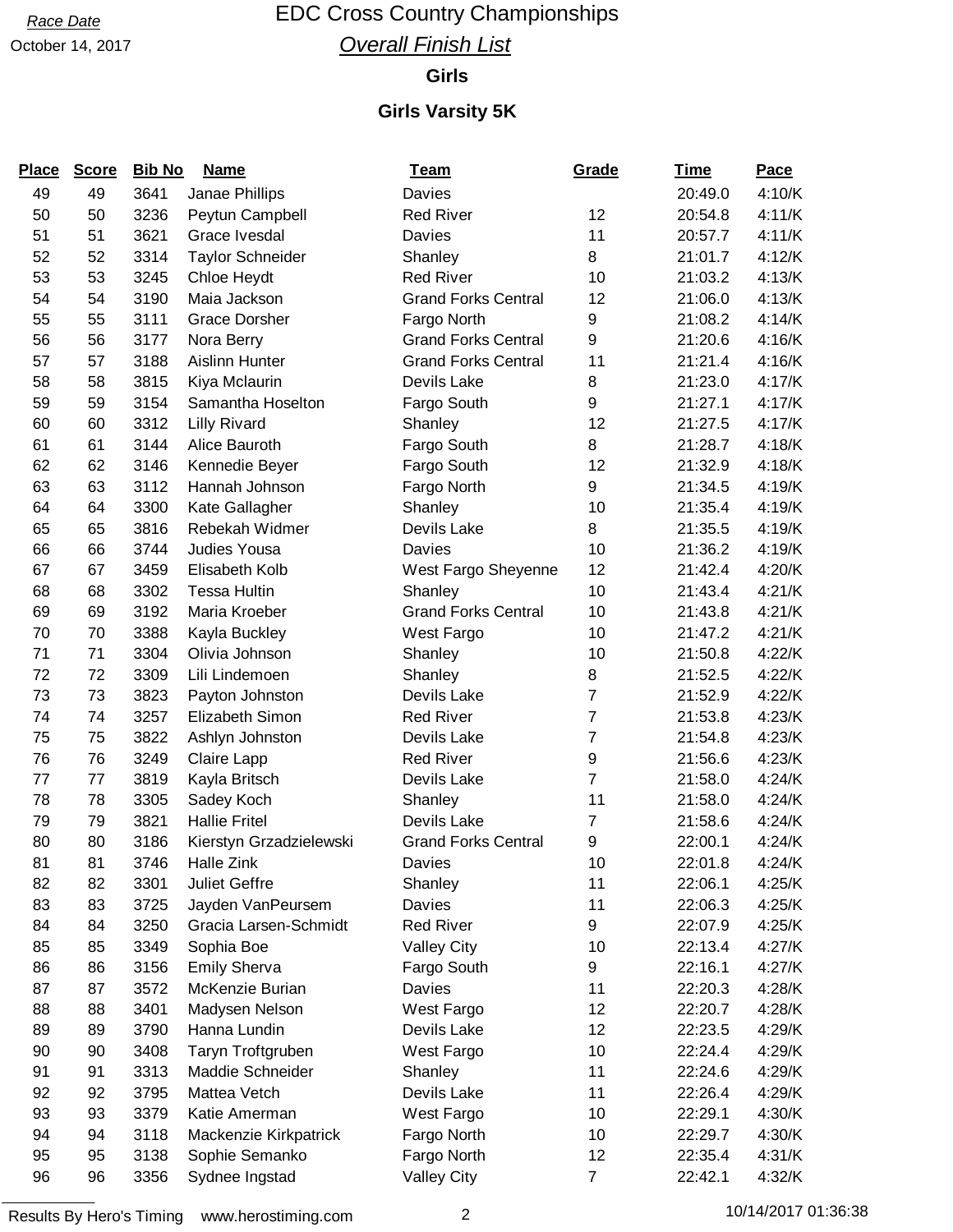## Race Date **EDC Cross Country Championships Overall Finish List**

#### **Girls**

### **Girls Varsity 5K**

| <b>Place</b> | <b>Score</b> | <b>Bib No</b> | <b>Name</b>            | <b>Team</b>                | Grade            | <u>Time</u> | Pace   |
|--------------|--------------|---------------|------------------------|----------------------------|------------------|-------------|--------|
| 97           | 97           | 3355          | Stephanie Hoffarth     | <b>Valley City</b>         | $\overline{7}$   | 22:45.1     | 4:33/K |
| 98           | 98           | 3359          | <b>Courtney Lloyd</b>  | <b>Valley City</b>         | 12               | 22:48.4     | 4:34/K |
| 99           | 99           | 3825          | Annika McCarthy        | Devils Lake                | $\overline{7}$   | 22:48.8     | 4:34/K |
| 100          | 100          | 3625          | Mya Lopez              | Davies                     |                  | 22:49.6     | 4:34/K |
| 101          | 101          | 3742          | Sammy Wilburshield     | Davies                     |                  | 22:50.1     | 4:34/K |
| 102          | 102          | 3409          | <b>Brooklyn Wiest</b>  | West Fargo                 |                  | 22:50.5     | 4:34/K |
| 103          | 103          | 3255          | Kylie Severson         | <b>Red River</b>           | $\boldsymbol{9}$ | 22:53.9     | 4:35/K |
| 104          | 104          | 3801          | Kayla Sobolik          | Devils Lake                | 10               | 22:56.0     | 4:35/K |
| 105          | 105          | 3256          | Mackenzie Severson     | <b>Red River</b>           | 11               | 22:57.6     | 4:35/K |
| 106          | 106          | 3450          | Ashlyn Blasczyk        | West Fargo Sheyenne        | 9                | 22:59.5     | 4:36/K |
| 107          | 107          | 3315          | Anna Skarphol          | Shanley                    | 12               | 22:59.8     | 4:36/K |
| 108          | 108          | 3303          | Amy Jacobson           | Shanley                    | 11               | 23:01.4     | 4:36/K |
| 109          | 109          | 3298          | Heidi Deplazes         | Shanley                    | 10               | 23:08.1     | 4:38/K |
| 110          | 110          | 3140          | Rose Stahl             | Fargo North                | 12               | 23:08.3     | 4:38/K |
| 111          | 111          | 3145          | Liv Berger             | Fargo South                | 8                | 23:09.2     | 4:38/K |
| 112          | 112          | 3148          | Alice Carlson          | Fargo South                | 9                | 23:11.7     | 4:38/K |
| 113          | 113          | 3789          | Shawna Anderson        | Devils Lake                | 10               | 23:12.3     | 4:38/K |
| 114          | 114          | 3813          | Jenna Gerhardt         | Devils Lake                | 8                | 23:12.4     | 4:38/K |
| 115          | 115          | 3612          | Alyssa Gierke          | Davies                     | 10               | 23:23.1     | 4:41/K |
| 116          | 116          | 3310          | Mia Nystrom            | Shanley                    | 10               | 23:37.1     | 4:43/K |
| 117          | 117          | 3353          | Carly Goven            | <b>Valley City</b>         |                  | 23:39.4     | 4:44/K |
| 118          | 118          | 3235          | Kiera Bohan            | <b>Red River</b>           | 11               | 23:41.1     | 4:44/K |
| 119          | 119          | 3745          | Hanna Zastoupil        | Davies                     | 11               | 23:41.8     | 4:44/K |
| 120          | 120          | 3564          | Kendal Bloom           | Davies                     |                  | 23:43.4     | 4:45/K |
| 121          | 121          | 3363          | Olivia Slyter          | <b>Valley City</b>         | 9                | 23:50.3     | 4:46/K |
| 122          | 122          | 3179          | Lily Brunelle          | <b>Grand Forks Central</b> | 10               | 23:52.4     | 4:46/K |
| 123          | 123          | 3350          | <b>Presley Curtis</b>  | <b>Valley City</b>         | 10               | 23:53.1     | 4:47/K |
| 124          | 124          | 3607          | Sophie Frappier        | Davies                     | 11               | 23:56.5     | 4:47/K |
| 125          | 125          | 3586          | <b>Brenna Eslinger</b> | Davies                     | 12               | 24:01.9     | 4:48/K |
| 126          | 126          | 3178          | <b>Brenna Bertsch</b>  | <b>Grand Forks Central</b> | 12               | 24:03.2     | 4:49/K |
| 127          | 127          | 3251          | Claire Leach           | <b>Red River</b>           | 10               | 24:05.5     | 4:49/K |
| 128          | 128          | 3362          | Eliza Schueneman       | <b>Valley City</b>         | 11               | 24:12.9     | 4:50/K |
| 129          | 129          | 3242          | Leecia Flaten          | <b>Red River</b>           | 10               | 24:17.7     | 4:51/K |
| 130          | 130          | 3571          | Abby Brooks            | Davies                     | 11               | 24:21.3     | 4:52/K |
| 131          | 131          | 3466          | Kyona Ramsey           | West Fargo Sheyenne        | 9                | 24:24.3     | 4:53/K |
| 132          | 132          | 3683          | Kaia Schneider         | Davies                     | 10               | 24:30.4     | 4:54/K |
| 133          | 133          | 3246          | Megan Jacobson         | <b>Red River</b>           | 9                | 24:31.0     | 4:54/K |
| 134          | 134          | 3447          | Cayden Anderson        | West Fargo Sheyenne        | 9                | 24:31.8     | 4:54/K |
| 135          | 135          | 3299          | <b>Chloe Drummond</b>  | Shanley                    | 12               | 24:35.4     | 4:55/K |
| 136          | 136          | 3383          | Natallia Beal          | West Fargo                 | 10               | 24:39.5     | 4:56/K |
| 137          | 137          | 3120          | Cindy Wang             | Fargo North                | 10               | 24:46.7     | 4:57/K |
| 138          | 138          | 3194          | Stephanie Moore        | <b>Grand Forks Central</b> | 10               | 24:52.1     | 4:58/K |
| 139          | 139          | 3469          | Vanessa Weishaar       | West Fargo Sheyenne        | 11               | 24:54.2     | 4:59/K |
| 140          | 140          | 3579          | Ana Claire Rue         | Davies                     | 12               | 24:55.5     | 4:59/K |
| 141          | 141          | 3247          | Naria Neubert          | <b>Red River</b>           | 8                | 24:59.5     | 5:00/K |
| 142          | 142          | 3185          | Annika Green           | <b>Grand Forks Central</b> | 10               | 25:07.1     | 5:01/K |
| 143          | 143          | 3364          | Lexi Triebold          | <b>Valley City</b>         | 10               | 25:07.6     | 5:01/K |
| 144          | 144          | 3308          | Sarah Lefor            | Shanley                    | 12               | 25:08.6     | 5:02/K |

Results By Hero's Timing www.herostiming.com 3 10/14/2017 01:36:38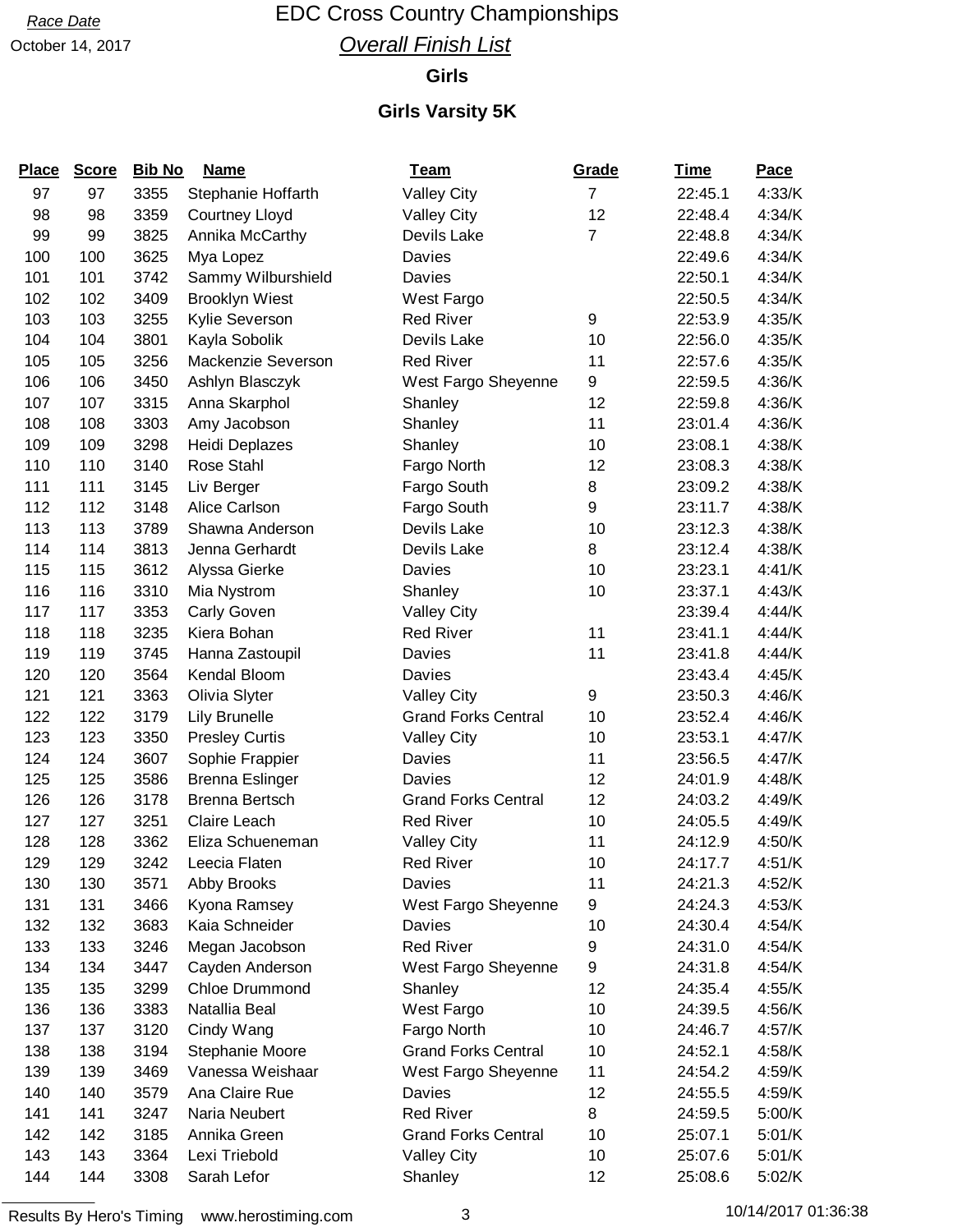## Race Date **EDC Cross Country Championships Overall Finish List**

#### **Girls**

| <u>Place</u> | <b>Score</b> | <b>Bib No</b> | <u>Name</u>             | <u>Team</u>                | Grade | <u>Time</u> | <b>Pace</b> |
|--------------|--------------|---------------|-------------------------|----------------------------|-------|-------------|-------------|
| 145          | 145          | 3137          | Olivia Mineer           | Fargo North                | 12    | 25:13.8     | 5:03/K      |
| 146          | 146          | 3110          | Elyssa Aasland          | Fargo North                | 9     | 25:22.8     | 5:04/K      |
| 147          | 147          | 3464          | Karalyn Pieper          | West Fargo Sheyenne        | 12    | 25:23.4     | 5:05/K      |
| 148          | 148          | 3318          | Madie Wuebker           | Shanley                    | 12    | 25:43.9     | 5:09/K      |
| 149          | 149          | 3139          | <b>Kelsey Sivertson</b> | Fargo North                | 12    | 25:48.7     | 5:10/K      |
| 150          | 150          | 3158          | Hannah Sweeney          | Fargo South                | 10    | 25:51.0     | 5:10/K      |
| 151          | 151          | 3147          | Chloe Bry               | Fargo South                | 10    | 26:15.7     | 5:15/K      |
| 152          | 152          | 3545          | Jensen Bloom            | Davies                     | 12    | 26:25.7     | 5:17/K      |
| 153          | 153          | 3620          | Journey Hughes          | Davies                     | 11    | 26:41.0     | 5:20/K      |
| 154          | 154          | 3636          | <b>Brooke Orvedal</b>   | Davies                     | 11    | 26:43.5     | 5:21/K      |
| 155          | 155          | 3624          | Aaliyah Livingstone     | Davies                     |       | 27:27.1     | 5:29/K      |
| 156          | 156          | 3252          | Macy Maddock            | <b>Red River</b>           | 11    | 27:36.4     | 5:31/K      |
| 157          | 157          | 3248          | Maddie Kleven           | <b>Red River</b>           | 11    | 27:40.9     | 5:32/K      |
| 158          | 158          | 3456          | <b>Brooklyn Gould</b>   | West Fargo Sheyenne        | 9     | 27:44.2     | 5:33/K      |
| 159          | 159          | 3348          | Haylee Bjork            | <b>Valley City</b>         | 11    | 27:45.5     | 5:33/K      |
| 160          | 160          | 3201          | Tabitha Thorpe          | <b>Grand Forks Central</b> | 9     | 27:51.6     | 5:34/K      |
| 161          | 161          | 3378          | Ayan Abdullahi          | West Fargo                 | 9     | 28:06.7     | 5:37/K      |
| 162          | 162          | 3351          | Molly Dockter           | <b>Valley City</b>         | 11    | 28:09.9     | 5:38/K      |
| 163          | 163          | 3451          | Amber Brekhus           | West Fargo Sheyenne        | 11    | 28:49.7     | 5:46/K      |
| 164          | 164          | 3136          | Lydia Kennelly          | Fargo North                | 12    | 29:59.6     | 6:00/K      |
| 165          | 165          | 3243          | <b>Bailey Gallagher</b> | <b>Red River</b>           | 11    | 30:51.8     | 6:10/K      |
| 166          | 166          | 3199          | Maggie Spoor            | <b>Grand Forks Central</b> | 9     | 31:18.1     | 6:16/K      |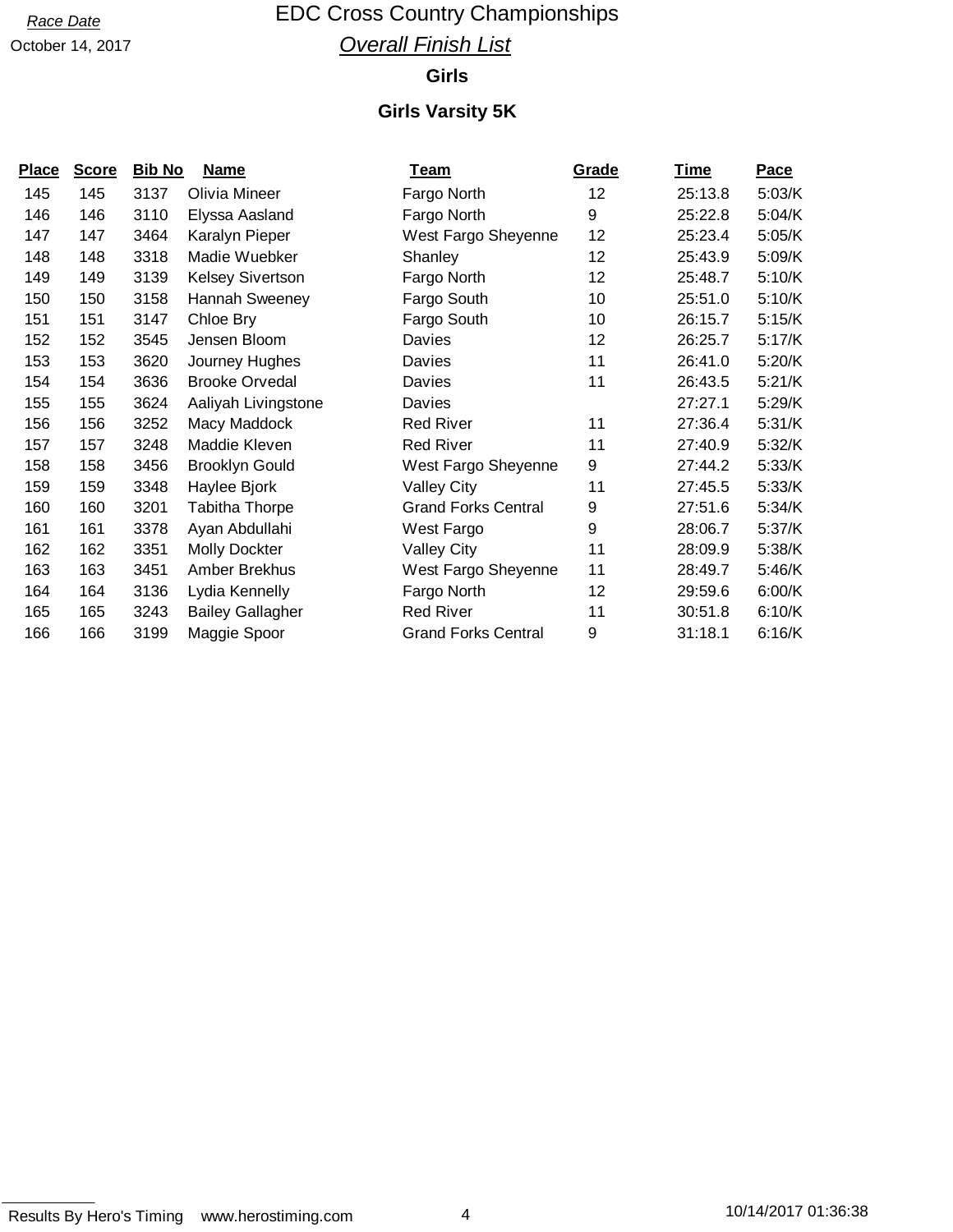October 14, 2017 **Final Team Results** 

### **Girls**

|    |                                   |       | <b>Overall</b> | <b>Cumulative</b>        |              | <b>Cumulative</b>     | <b>Time</b> |
|----|-----------------------------------|-------|----------------|--------------------------|--------------|-----------------------|-------------|
|    | <b>Bib No</b><br><b>Name</b>      | Grade | <b>Place</b>   | <b>Place</b>             | <b>Time</b>  | <b>Time</b>           | <b>Back</b> |
|    | <b>Team - Davies</b>              |       |                | <b>Finish Position -</b> | 1            |                       |             |
|    | Team Score (places): 40           |       |                |                          |              | Average Time: 19:02.2 |             |
|    |                                   |       |                |                          |              |                       |             |
| 1  | 3627<br>Megan Lundstrom           | 11    | 4              | 4                        | 18:45.1      | 18:45.1               | 0:00.0      |
| 2  | 3626<br>McKenna Lovehaug          | 9     | 6              | 10                       | 18:55.0      | 37:40.1               | 0:09.9      |
| 3  | 3726<br>Ryleigh Wacha             | 9     | 8              | 18                       | 19:03.2      | 56:43.3               | 0:18.1      |
| 4  | 3619<br><b>Bridget Henne</b>      | 11    | 9              | 27                       | 19:04.0      | 1:15:47.3             | 0:18.9      |
| 5  | 3623<br>Payton Lane               | 10    | 13             | 40                       | 19:23.8      | 1:35:11.1             | 0:38.7      |
| 6  | 3600<br><b>Brooke Everson</b>     |       | (15)           | (55)                     | 19:28.5      | 1:54:39.6             | 0:43.4      |
| 7  | 3535<br><b>Hailey Bjerke</b>      |       | (17)           | (72)                     | 19:31.3      | 2:14:10.9             | 0:46.2      |
| 8  | 3585<br><b>Taylor Dietz</b>       |       | (30)           | (102)                    | 19:59.8      | 2:34:10.7             | 1:14.7      |
| 9  | 3628<br>Greta McLagan             | 11    | (32)           | (134)                    | 20:14.0      | 2:54:24.7             | 1:28.9      |
| 10 | <b>Elle Selzler</b><br>3698       |       | (39)           | (173)                    | 20:30.9      | 3:14:55.6             | 1:45.8      |
| 11 | 3669<br>Aubrey Rude               | 10    | (44)           | (217)                    | 20:35.5      | 3:35:31.1             | 1:50.4      |
| 12 | 3641<br>Janae Phillips            |       | (49)           | (266)                    | 20:49.0      | 3:56:20.1             | 2:03.9      |
| 13 | Grace Ivesdal<br>3621             | 11    | (51)           | (317)                    | 20:57.7      | 4:17:17.8             | 2:12.6      |
| 14 | Judies Yousa<br>3744              | 10    | (66)           | (383)                    | 21:36.2      | 4:38:54.0             | 2:51.1      |
| 15 | Halle Zink<br>3746                | 10    | (81)           | (464)                    | 22:01.8      | 5:00:55.8             | 3:16.7      |
| 16 | 3725<br>Jayden VanPeursem         | 11    | (83)           | (547)                    | 22:06.3      | 5:23:02.1             | 3:21.2      |
| 17 | 3572<br>McKenzie Burian           | 11    | (87)           | (634)                    | 22:20.3      | 5:45:22.4             | 3:35.2      |
| 18 | 3625<br>Mya Lopez                 |       | (100)          | (734)                    | 22:49.6      | 6:08:12.0             | 4:04.5      |
| 19 | Sammy Wilburshield<br>3742        |       | (101)          | (835)                    | 22:50.1      | 6:31:02.1             | 4:05.0      |
| 20 | 3612<br>Alyssa Gierke             | 10    | (115)          | (950)                    | 23:23.1      | 6:54:25.2             | 4:38.0      |
| 21 | 3745<br>Hanna Zastoupil           | 11    | (119)          | (1069)                   | 23:41.8      | 7:18:07.0             | 4:56.7      |
| 22 | 3564<br>Kendal Bloom              |       | (120)          | (1189)                   | 23:43.4      | 7:41:50.4             | 4:58.3      |
| 23 | 3607<br>Sophie Frappier           | 11    | (124)          | (1313)                   | 23:56.5      | 8:05:46.9             | 5:11.4      |
| 24 | 3586<br><b>Brenna Eslinger</b>    | 12    | (125)          | (1438)                   | 24:01.9      | 8:29:48.8             | 5:16.8      |
| 25 | Abby Brooks<br>3571               | 11    | (130)          | (1568)                   | 24:21.3      | 8:54:10.1             | 5:36.2      |
| 26 | Kaia Schneider<br>3683            | 10    | (132)          | (1700)                   | 24:30.4      | 9:18:40.5             | 5:45.3      |
| 27 | Ana Claire Rue<br>3579            | 12    | (140)          | (1840)                   | 24:55.5      | 9:43:36.0             | 6:10.4      |
| 28 | 3545 Jensen Bloom                 | 12    | (152)          | (1992)                   | 26:25.7      | 10:10:01.7            | 7:40.6      |
| 29 | Journey Hughes<br>3620            | 11    | (153)          | (2145)                   | 26:41.0      | 10:36:42.7            | 7:55.9      |
| 30 | <b>Brooke Orvedal</b><br>3636     | 11    | (154)          | (2299)                   | 26:43.5      | 11:03:26.2            | 7:58.4      |
| 31 | 3624 Aaliyah Livingstone          |       | (155)          | (2454)                   | 27:27.1      | 11:30:53.3            | 8:42.0      |
|    | <b>Team - Grand Forks Central</b> |       |                | <b>Finish Position -</b> | $\mathbf{2}$ |                       |             |
|    | Team Score (places): 41           |       |                |                          |              | Average Time: 18:42.3 |             |
| 1  | 3202 Rachel Torrey                | 12    | 1              | 1                        | 17:59.9      | 17:59.9               | 0:00.0      |
| 2  | 3196 Alexis Roehl                 | 11    | $\overline{c}$ | 3                        | 18:10.9      | 36:10.8               | 0:11.0      |
| 3  | 3203<br>Mikayla Weiss             | 10    | 3              | 6                        | 18:20.6      | 54:31.4               | 0:20.7      |
| 4  | 3187<br>Lauren Harrison           | 9     | 10             | 16                       | 19:06.9      | 1:13:38.3             | 1:07.0      |
| 5  | Silje Kindseth<br>3191            | 9     | 25             | 41                       | 19:53.3      | 1:33:31.6             | 1:53.4      |
| 6  | 3189 Hannah Hynek                 | 8     | (26)           | (67)                     | 19:53.9      | 1:53:25.5             | 1:54.0      |
| 7  | Sophia Roehl<br>3197              | 9     | (31)           | (98)                     | 20:09.7      | 2:13:35.2             | 2:09.8      |
| 8  | 3190 Maia Jackson                 | 12    | (54)           | (152)                    | 21:06.0      | 2:34:41.2             | 3:06.1      |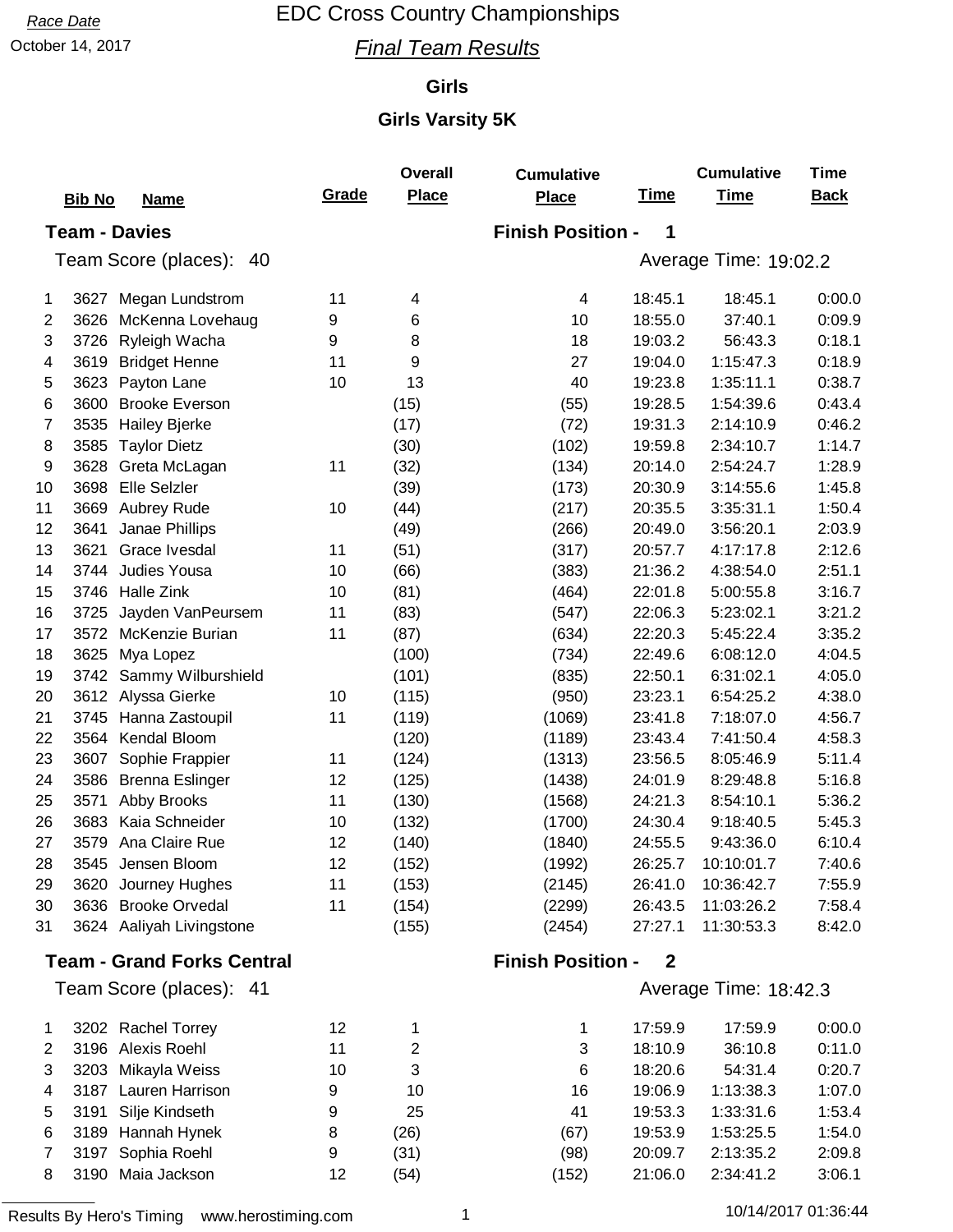October 14, 2017 **Final Team Results** 

#### **Girls**

### **Girls Varsity 5K**

|                                                                                   |                                   |       | Overall        | <b>Cumulative</b>        |             | <b>Cumulative</b>     | <b>Time</b> |  |
|-----------------------------------------------------------------------------------|-----------------------------------|-------|----------------|--------------------------|-------------|-----------------------|-------------|--|
|                                                                                   | <b>Bib No</b><br><b>Name</b>      | Grade | Place          | <b>Place</b>             | <b>Time</b> | <b>Time</b>           | <b>Back</b> |  |
| <b>Team - Grand Forks Central</b><br><b>Finish Position -</b><br>$\boldsymbol{2}$ |                                   |       |                |                          |             |                       |             |  |
|                                                                                   | Team Score (places): 41           |       |                |                          |             | Average Time: 18:42.3 |             |  |
|                                                                                   |                                   |       |                |                          |             |                       |             |  |
| 9                                                                                 | Nora Berry<br>3177                | 9     | (56)           | (208)                    | 21:20.6     | 2:56:01.8             | 3:20.7      |  |
| 10                                                                                | <b>Aislinn Hunter</b><br>3188     | 11    | (57)           | (265)                    | 21:21.4     | 3:17:23.2             | 3:21.5      |  |
| 11                                                                                | 3192<br>Maria Kroeber             | 10    | (69)           | (334)                    | 21:43.8     | 3:39:07.0             | 3:43.9      |  |
| 12                                                                                | Kierstyn Grzadzielewski<br>3186   | 9     | (80)           | (414)                    | 22:00.1     | 4:01:07.1             | 4:00.2      |  |
| 13                                                                                | 3179<br>Lily Brunelle             | 10    | (122)          | (536)                    | 23:52.4     | 4:24:59.5             | 5:52.5      |  |
| 14                                                                                | 3178<br><b>Brenna Bertsch</b>     | 12    | (126)          | (662)                    | 24:03.2     | 4:49:02.7             | 6:03.3      |  |
| 15                                                                                | Stephanie Moore<br>3194           | 10    | (138)          | (800)                    | 24:52.1     | 5:13:54.8             | 6:52.2      |  |
| 16                                                                                | Annika Green<br>3185              | 10    | (142)          | (942)                    | 25:07.1     | 5:39:01.9             | 7:07.2      |  |
| 17                                                                                | <b>Tabitha Thorpe</b><br>3201     | 9     | (160)          | (1102)                   | 27:51.6     | 6:06:53.5             | 9:51.7      |  |
| 18                                                                                | 3199<br>Maggie Spoor              | 9     | (166)          | (1268)                   | 31:18.1     | 6:38:11.6             | 13:18.2     |  |
|                                                                                   | <b>Team - West Fargo</b>          |       |                | <b>Finish Position -</b> | 3           |                       |             |  |
|                                                                                   | Team Score (places): 77           |       |                |                          |             | Average Time: 19:23.1 |             |  |
| 1                                                                                 | 3406 Abby Smith                   | 8     | $\overline{7}$ | $\overline{7}$           | 19:01.1     | 19:01.1               | 0:00.0      |  |
| $\overline{2}$                                                                    | 3403<br>Hope Pringle              | 10    | 11             | 18                       | 19:12.4     | 38:13.5               | 0:11.3      |  |
| 3                                                                                 | Clare Boldingh<br>3387            |       | 18             | 36                       | 19:31.4     | 57:44.9               | 0:30.3      |  |
| 4                                                                                 | <b>Emily Hansen</b><br>3393       | 10    | 20             | 56                       | 19:35.0     | 1:17:19.9             | 0:33.9      |  |
| 5                                                                                 | 3385<br>Kaelyn Berg               | 8     | 21             | 77                       | 19:35.9     | 1:36:55.8             | 0:34.8      |  |
| 6                                                                                 | 3392<br>Pagie Erbstoesser         |       | (46)           | (123)                    | 20:39.4     | 1:57:35.2             | 1:38.3      |  |
| 7                                                                                 | 3388<br>Kayla Buckley             | 10    | (70)           | (193)                    | 21:47.2     | 2:19:22.4             | 2:46.1      |  |
| 8                                                                                 | 3401<br>Madysen Nelson            | 12    | (88)           | (281)                    | 22:20.7     | 2:41:43.1             | 3:19.6      |  |
| 9                                                                                 | 3408<br>Taryn Troftgruben         | 10    | (90)           | (371)                    | 22:24.4     | 3:04:07.5             | 3:23.3      |  |
| 10                                                                                | Katie Amerman<br>3379             | 10    | (93)           | (464)                    | 22:29.1     | 3:26:36.6             | 3:28.0      |  |
| 11                                                                                | 3409<br><b>Brooklyn Wiest</b>     |       | (102)          | (566)                    | 22:50.5     | 3:49:27.1             | 3:49.4      |  |
| 12                                                                                | Natallia Beal<br>3383             | 10    | (136)          | (702)                    | 24:39.5     | 4:14:06.6             | 5:38.4      |  |
| 13                                                                                | 3378 Ayan Abdullahi               | 9     | (161)          | (863)                    | 28:06.7     | 4:42:13.3             | 9:05.6      |  |
|                                                                                   | <b>Team - West Fargo Sheyenne</b> |       |                | <b>Finish Position -</b> | 4           |                       |             |  |
|                                                                                   | Team Score (places): 121          |       |                |                          |             | Average Time: 19:48.5 |             |  |
| 1                                                                                 | 3446 Caleigh Anderson             | 12    | 5              | 5                        | 18:50.4     | 18:50.4               | 0:00.0      |  |
| 2                                                                                 | stansbury Onnica<br>3463          | 9     | 19             | 24                       | 19:32.3     | 38:22.7               | 0:41.9      |  |
| 3                                                                                 | Lucy Glessner<br>3455             | 12    | 28             | 52                       | 19:57.0     | 58:19.7               | 1:06.6      |  |
| 4                                                                                 | Eden Smith<br>3467                | 9     | 34             | 86                       | 20:21.5     | 1:18:41.2             | 1:31.1      |  |
| 5                                                                                 | <b>Katrina Dietz</b><br>3454      | 11    | 35             | 121                      | 20:21.5     | 1:39:02.7             | 1:31.1      |  |
| 6                                                                                 | 3458<br><b>Brenna Heitmann</b>    | 12    | (42)           | (163)                    | 20:33.3     | 1:59:36.0             | 1:42.9      |  |
| 7                                                                                 | 3452<br>Mya Bruhschwein           | 11    | (43)           | (206)                    | 20:34.2     | 2:20:10.2             | 1:43.8      |  |
| 8                                                                                 | 3459<br>Elisabeth Kolb            | 12    | (67)           | (273)                    | 21:42.4     | 2:41:52.6             | 2:52.0      |  |
| 9                                                                                 | Ashlyn Blasczyk<br>3450           | 9     | (106)          | (379)                    | 22:59.5     | 3:04:52.1             | 4:09.1      |  |
| 10                                                                                | Kyona Ramsey<br>3466              | 9     | (131)          | (510)                    | 24:24.3     | 3:29:16.4             | 5:33.9      |  |
| 11                                                                                | Cayden Anderson<br>3447           | 9     | (134)          | (644)                    | 24:31.8     | 3:53:48.2             | 5:41.4      |  |
| 12                                                                                | 3469 Vanessa Weishaar             | 11    | (139)          | (783)                    | 24:54.2     | 4:18:42.4             | 6:03.8      |  |

Results By Hero's Timing www.herostiming.com 2 2 10/14/2017 01:36:44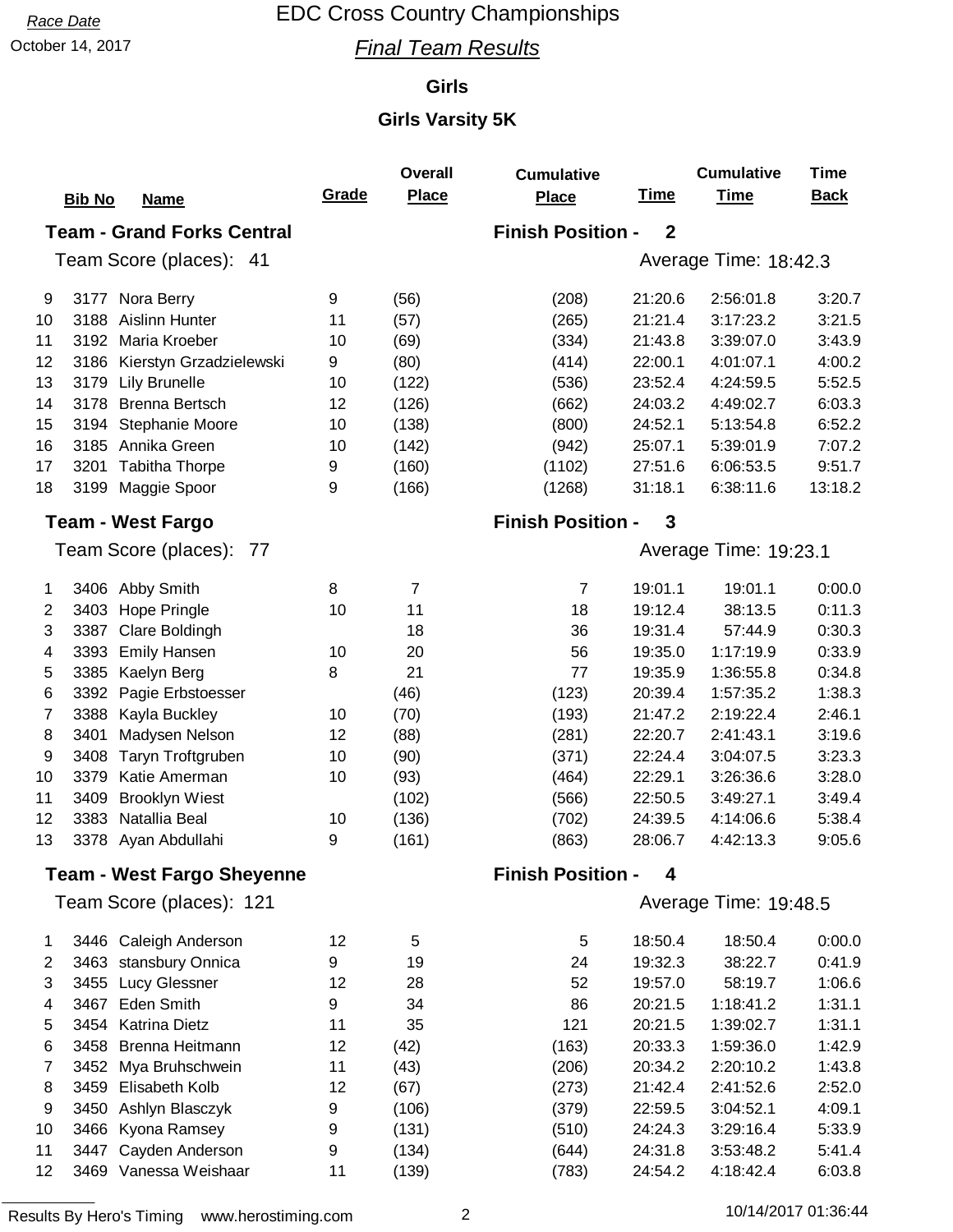October 14, 2017 **Final Team Results** 

#### **Girls**

### **Girls Varsity 5K**

|                |                                                                    |                | <b>Overall</b> | <b>Cumulative</b>        |             | <b>Cumulative</b>     | <b>Time</b> |  |  |  |
|----------------|--------------------------------------------------------------------|----------------|----------------|--------------------------|-------------|-----------------------|-------------|--|--|--|
|                | <b>Bib No</b><br><b>Name</b>                                       | <b>Grade</b>   | <b>Place</b>   | Place                    | <b>Time</b> | <b>Time</b>           | <b>Back</b> |  |  |  |
|                | <b>Finish Position -</b><br><b>Team - West Fargo Sheyenne</b><br>4 |                |                |                          |             |                       |             |  |  |  |
|                | Team Score (places): 121                                           |                |                |                          |             | Average Time: 19:48.5 |             |  |  |  |
| 13             | 3464 Karalyn Pieper                                                | 12             | (147)          | (930)                    | 25:23.4     | 4:44:05.8             | 6:33.0      |  |  |  |
| 14             | <b>Brooklyn Gould</b><br>3456                                      | 9              | (158)          | (1088)                   | 27:44.2     | 5:11:50.0             | 8:53.8      |  |  |  |
| 15             | 3451 Amber Brekhus                                                 | 11             | (163)          | (1251)                   | 28:49.7     | 5:40:39.7             | 9:59.3      |  |  |  |
|                | <b>Team - Fargo North</b>                                          |                |                | <b>Finish Position -</b> | 5           |                       |             |  |  |  |
|                | Team Score (places): 147                                           |                |                |                          |             | Average Time: 20:04.0 |             |  |  |  |
| 1              | 3854 Anna Lien                                                     | 8              | 12             | 12                       | 19:19.3     | 19:19.3               | 0:00.0      |  |  |  |
| $\overline{2}$ | <b>Ellie Hammes</b><br>3135                                        | 12             | 29             | 41                       | 19:57.3     | 39:16.6               | 0:38.0      |  |  |  |
| 3              | 3134 Abbigail Grieger                                              | 12             | 33             | 74                       | 20:17.8     | 59:34.4               | 0:58.5      |  |  |  |
| 4              | 3133 Anna Erickson                                                 | 12             | 36             | 110                      | 20:22.7     | 1:19:57.1             | 1:03.4      |  |  |  |
| 5              | <b>Elly Weist</b><br>3114                                          | 9              | 37             | 147                      | 20:23.1     | 1:40:20.2             | 1:03.8      |  |  |  |
| 6              | Isabelle Puhl<br>3113                                              | 9              | (38)           | (185)                    | 20:26.4     | 2:00:46.6             | 1:07.1      |  |  |  |
| 7              | Gabby Kramer<br>3119                                               | 10             | (45)           | (230)                    | 20:36.5     | 2:21:23.1             | 1:17.2      |  |  |  |
| 8              | Elle Sondag<br>3101                                                | 8              | (47)           | (277)                    | 20:42.0     | 2:42:05.1             | 1:22.7      |  |  |  |
| 9              | 3111<br><b>Grace Dorsher</b>                                       | 9              | (55)           | (332)                    | 21:08.2     | 3:03:13.3             | 1:48.9      |  |  |  |
| 10             | Hannah Johnson<br>3112                                             | 9              | (63)           | (395)                    | 21:34.5     | 3:24:47.8             | 2:15.2      |  |  |  |
| 11             | Mackenzie Kirkpatrick<br>3118                                      | 10             | (94)           | (489)                    | 22:29.7     | 3:47:17.5             | 3:10.4      |  |  |  |
| 12             | Sophie Semanko<br>3138                                             | 12             | (95)           | (584)                    | 22:35.4     | 4:09:52.9             | 3:16.1      |  |  |  |
| 13             | Rose Stahl<br>3140                                                 | 12             | (110)          | (694)                    | 23:08.3     | 4:33:01.2             | 3:49.0      |  |  |  |
| 14             | Cindy Wang<br>3120                                                 | 10             | (137)          | (831)                    | 24:46.7     | 4:57:47.9             | 5:27.4      |  |  |  |
| 15             | Olivia Mineer<br>3137                                              | 12             | (145)          | (976)                    | 25:13.8     | 5:23:01.7             | 5:54.5      |  |  |  |
| 16             | Elyssa Aasland<br>3110                                             | 9              | (146)          | (1122)                   | 25:22.8     | 5:48:24.5             | 6:03.5      |  |  |  |
| 17             | 3139 Kelsey Sivertson                                              | 12             | (149)          | (1271)                   | 25:48.7     | 6:14:13.2             | 6:29.4      |  |  |  |
| 18             | 3136 Lydia Kennelly                                                | 12             | (164)          | (1435)                   | 29:59.6     | 6:44:12.8             | 10:40.3     |  |  |  |
|                | <b>Team - Red River</b>                                            |                |                | <b>Finish Position -</b> | 6           |                       |             |  |  |  |
|                | Team Score (places): 175                                           |                |                |                          |             | Average Time: 20:16.7 |             |  |  |  |
|                |                                                                    |                |                |                          |             |                       |             |  |  |  |
| 1              | 3258 Morgan Stenseth                                               | 9              | 22             | 22                       | 19:40.8     | 19:40.8               | 0:00.0      |  |  |  |
| 2              | 3241<br><b>Campbell Dorsey</b>                                     | 8              | 23             | 45                       | 19:48.8     | 39:29.6               | 0.08.0      |  |  |  |
| 3              | <b>Emily Nelson</b><br>3253                                        | $\overline{7}$ | 27             | 72                       | 19:56.0     | 59:25.6               | 0:15.2      |  |  |  |
| 4              | Peytun Campbell<br>3236                                            | 12             | 50             | 122                      | 20:54.8     | 1:20:20.4             | 1:14.0      |  |  |  |
| 5              | Chloe Heydt<br>3245                                                | 10             | 53             | 175                      | 21:03.2     | 1:41:23.6             | 1:22.4      |  |  |  |
| 6              | Elizabeth Simon<br>3257                                            | $\overline{7}$ | (74)           | (249)                    | 21:53.8     | 2:03:17.4             | 2:13.0      |  |  |  |
| 7              | 3249<br>Claire Lapp                                                | 9              | (76)           | (325)                    | 21:56.6     | 2:25:14.0             | 2:15.8      |  |  |  |
| 8              | 3250<br>Gracia Larsen-Schmidt                                      | 9              | (84)           | (409)                    | 22:07.9     | 2:47:21.9             | 2:27.1      |  |  |  |
| 9              | 3255<br>Kylie Severson                                             | 9              | (103)          | (512)                    | 22:53.9     | 3:10:15.8             | 3:13.1      |  |  |  |
| 10             | Mackenzie Severson<br>3256                                         | 11             | (105)          | (617)                    | 22:57.6     | 3:33:13.4             | 3:16.8      |  |  |  |
| 11             | Kiera Bohan<br>3235                                                | 11             | (118)          | (735)                    | 23:41.1     | 3:56:54.5             | 4:00.3      |  |  |  |
| 12             | Claire Leach<br>3251                                               | 10             | (127)          | (862)                    | 24:05.5     | 4:21:00.0             | 4:24.7      |  |  |  |
| 13             | 3242 Leecia Flaten                                                 | 10             | (129)          | (991)                    | 24:17.7     | 4:45:17.7             | 4:36.9      |  |  |  |
| 14             | 3246 Megan Jacobson                                                | 9              | (133)          | (1124)                   | 24:31.0     | 5:09:48.7             | 4:50.2      |  |  |  |

Results By Hero's Timing www.herostiming.com 3 10/14/2017 01:36:44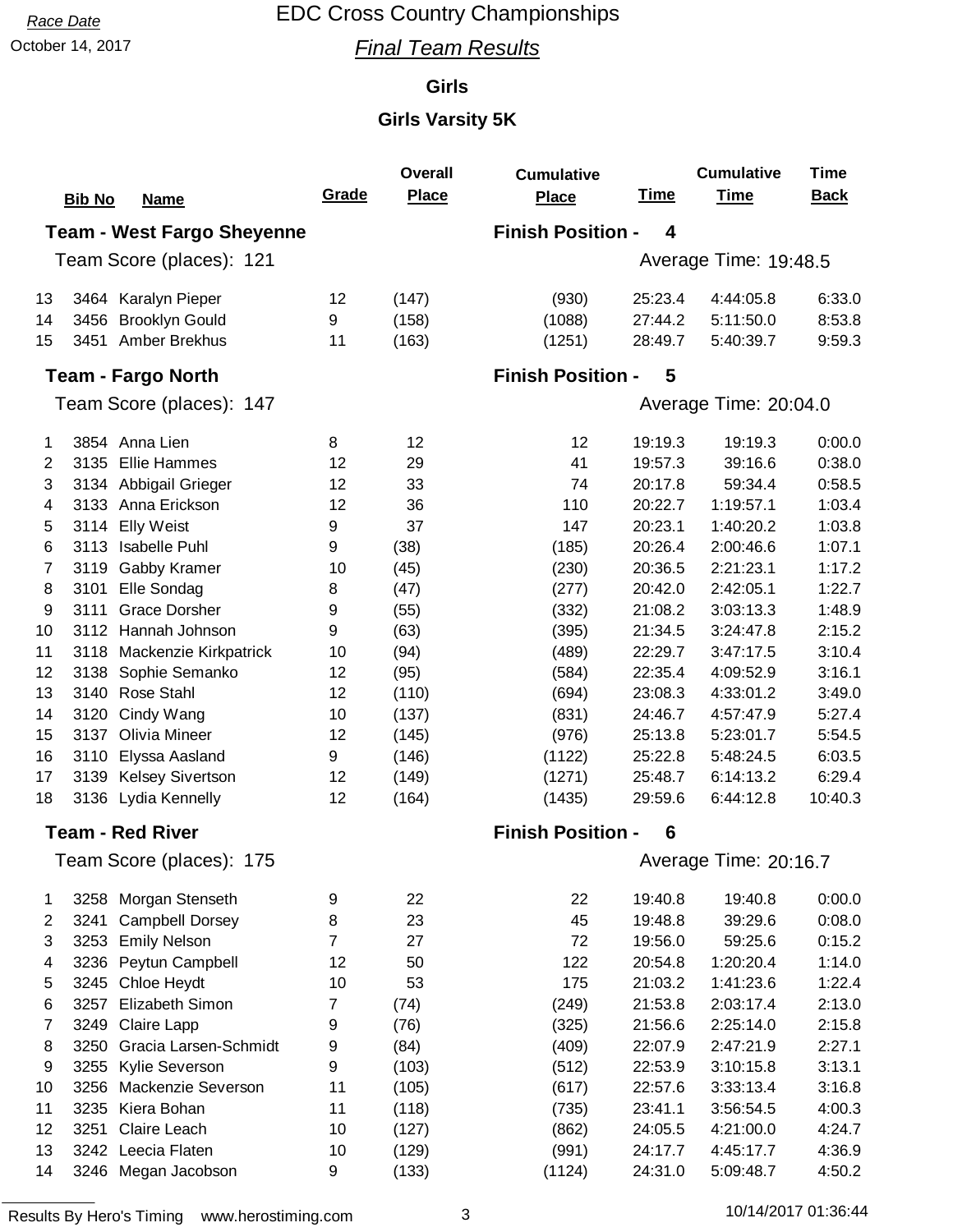October 14, 2017 **Final Team Results** 

#### **Girls**

|                                                          |                                 |                | <b>Overall</b> | <b>Cumulative</b>        |             | <b>Cumulative</b>     | <b>Time</b> |
|----------------------------------------------------------|---------------------------------|----------------|----------------|--------------------------|-------------|-----------------------|-------------|
|                                                          | <b>Bib No</b><br><b>Name</b>    | Grade          | <b>Place</b>   | <b>Place</b>             | <u>Time</u> | <b>Time</b>           | <b>Back</b> |
| <b>Finish Position -</b><br><b>Team - Red River</b><br>6 |                                 |                |                |                          |             |                       |             |
|                                                          | Team Score (places): 175        |                |                |                          |             | Average Time: 20:16.7 |             |
|                                                          |                                 |                |                |                          |             |                       |             |
| 15                                                       | Naria Neubert<br>3247           | 8              | (141)          | (1265)                   | 24:59.5     | 5:34:48.2             | 5:18.7      |
| 16                                                       | Macy Maddock<br>3252            | 11             | (156)          | (1421)                   | 27:36.4     | 6:02:24.6             | 7:55.6      |
| 17                                                       | 3248<br>Maddie Kleven           | 11             | (157)          | (1578)                   | 27:40.9     | 6:30:05.5             | 8:00.1      |
| 18                                                       | <b>Bailey Gallagher</b><br>3243 | 11             | (165)          | (1743)                   | 30:51.8     | 7:00:57.3             | 11:11.0     |
|                                                          | <b>Team - Shanley</b>           |                |                | <b>Finish Position -</b> | 7           |                       |             |
|                                                          | Team Score (places): 216        |                |                |                          |             | Average Time: 20:39.2 |             |
| 1                                                        | 3296 Anna Bernhardt             | 8              | 16             | 16                       | 19:31.0     | 19:31.0               | 0:00.0      |
| 2                                                        | Maria Sornsin<br>3316           | 11             | 40             | 56                       | 20:31.1     | 40:02.1               | 1:00.1      |
| 3                                                        | <b>Kiley Craft</b><br>3297      | 8              | 48             | 104                      | 20:45.1     | 1:00:47.2             | 1:14.1      |
| 4                                                        | <b>Taylor Schneider</b><br>3314 | 8              | 52             | 156                      | 21:01.7     | 1:21:48.9             | 1:30.7      |
| 5                                                        | 3312<br><b>Lilly Rivard</b>     | 12             | 60             | 216                      | 21:27.5     | 1:43:16.4             | 1:56.5      |
| 6                                                        | Kate Gallagher<br>3300          | 10             | (64)           | (280)                    | 21:35.4     | 2:04:51.8             | 2:04.4      |
| 7                                                        | <b>Tessa Hultin</b><br>3302     | 10             | (68)           | (348)                    | 21:43.4     | 2:26:35.2             | 2:12.4      |
| 8                                                        | Olivia Johnson<br>3304          | 10             | (71)           | (419)                    | 21:50.8     | 2:48:26.0             | 2:19.8      |
| 9                                                        | 3309<br>Lili Lindemoen          | 8              | (72)           | (491)                    | 21:52.5     | 3:10:18.5             | 2:21.5      |
| 10                                                       | 3305<br>Sadey Koch              | 11             | (78)           | (569)                    | 21:58.0     | 3:32:16.5             | 2:27.0      |
| 11                                                       | <b>Juliet Geffre</b><br>3301    | 11             | (82)           | (651)                    | 22:06.1     | 3:54:22.6             | 2:35.1      |
| 12                                                       | Maddie Schneider<br>3313        | 11             | (91)           | (742)                    | 22:24.6     | 4:16:47.2             | 2:53.6      |
| 13                                                       | Anna Skarphol<br>3315           | 12             | (107)          | (849)                    | 22:59.8     | 4:39:47.0             | 3:28.8      |
| 14                                                       | Amy Jacobson<br>3303            | 11             | (108)          | (957)                    | 23:01.4     | 5:02:48.4             | 3:30.4      |
| 15                                                       | 3298<br>Heidi Deplazes          | 10             | (109)          | (1066)                   | 23:08.1     | 5:25:56.5             | 3:37.1      |
| 16                                                       | 3310<br>Mia Nystrom             | 10             | (116)          | (1182)                   | 23:37.1     | 5:49:33.6             | 4:06.1      |
| 17                                                       | <b>Chloe Drummond</b><br>3299   | 12             | (135)          | (1317)                   | 24:35.4     | 6:14:09.0             | 5:04.4      |
| 18                                                       | Sarah Lefor<br>3308             | 12             | (144)          | (1461)                   | 25:08.6     | 6:39:17.6             | 5:37.6      |
| 19                                                       | Madie Wuebker<br>3318           | 12             | (148)          | (1609)                   | 25:43.9     | 7:05:01.5             | 6:12.9      |
|                                                          | <b>Team - Devils Lake</b>       |                |                | <b>Finish Position -</b> | 8           |                       |             |
|                                                          | Team Score (places): 234        |                |                |                          |             | Average Time: 20:49.7 |             |
| 1                                                        | 3798 Jessica Mertens            | 10             | 14             | 14                       | 19:28.4     | 19:28.4               | 0:00.0      |
| $\overline{2}$                                           | Ramsey Brown<br>3804            | 9              | 24             | 38                       | 19:48.8     | 39:17.2               | 0:20.4      |
| 3                                                        | Kiya Mclaurin<br>3815           | 8              | 58             | 96                       | 21:23.0     | 1:00:40.2             | 1:54.6      |
| 4                                                        | Rebekah Widmer<br>3816          | 8              | 65             | 161                      | 21:35.5     | 1:22:15.7             | 2:07.1      |
| 5                                                        | Payton Johnston<br>3823         | 7              | 73             | 234                      | 21:52.9     | 1:44:08.6             | 2:24.5      |
| 6                                                        | 3822<br>Ashlyn Johnston         | 7              | (75)           | (309)                    | 21:54.8     | 2:06:03.4             | 2:26.4      |
| 7                                                        | Kayla Britsch<br>3819           | 7              | (77)           | (386)                    | 21:58.0     | 2:28:01.4             | 2:29.6      |
| 8                                                        | 3821<br><b>Hallie Fritel</b>    | $\overline{7}$ | (79)           | (465)                    | 21:58.6     | 2:50:00.0             | 2:30.2      |
| 9                                                        | 3790<br>Hanna Lundin            | 12             | (89)           | (554)                    | 22:23.5     | 3:12:23.5             | 2:55.1      |
| 10                                                       | Mattea Vetch<br>3795            | 11             | (92)           | (646)                    | 22:26.4     | 3:34:49.9             | 2:58.0      |
| 11                                                       | Annika McCarthy<br>3825         | $\overline{7}$ | (99)           | (745)                    | 22:48.8     | 3:57:38.7             | 3:20.4      |
| 12                                                       | Kayla Sobolik<br>3801           | 10             | (104)          | (849)                    | 22:56.0     | 4:20:34.7             | 3:27.6      |